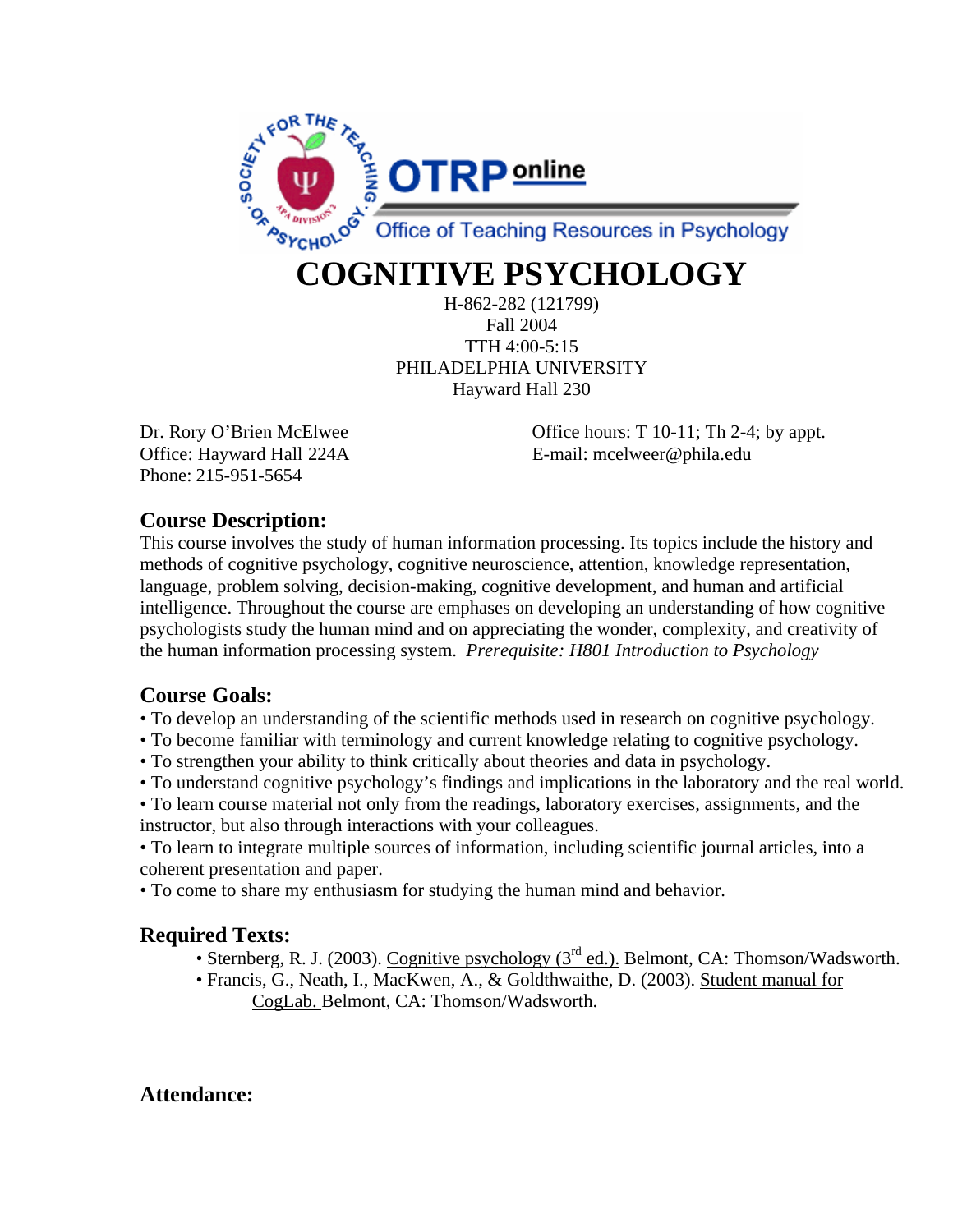Class time will be spent in a wide variety of learning activities designed to help you to understand, appreciate, and remember information about cognitive psychology. Some central findings of cognitive psychology show that learning and retaining information is best accomplished through active, frequent use of the material. Some of the material presented in class does not appear in the textbook, but will be covered on exams. Participation preparation assignments will receive credit only if you are present in class. Thus, attendance at all classes is expected and encouraged. Regardless of the reason for any absence, you are solely and completely responsible for obtaining information about the class meeting, handouts, etc. Additionally, you are responsible for any information I email to your PhilaU account.

### **Evaluation:**

- **Reading Assignments**: You are expected to do all reading assignments prior to coming to class. Keeping up with the reading is the single best way to do well in this course.
- **Exams**: There will be two non-cumulative exams during the term and a cumulative final exam. The exams may be a combination of multiple choice, short answer, and essay questions, and will cover material from the readings as well as from class lectures, discussions, laboratory exercises, and assignments.
- Lab Participation & Assignments: Throughout the semester, there are 11 computer-simulated experiments, of which you must complete at least 10. These will illustrate and reinforce major areas and findings in cognitive psychology. See handout for more details.
- **Lab Presentation and Paper:** Students will work in small groups to present two of the labs to the class. Students will individually complete a paper describing each lab and relating it to course material. See handout for more details.
- **Participation Preparation Assignments:** Throughout the semester, I will give small assignments designed to prepare you for interactive class activities. These might include finding information on the internet or in a research database, developing questions or comments about the reading assignment, etc. Together they are worth 20% of your final grade. Completing these preparatory exercises will greatly enhance the classroom experience for all of us. Students will rely on each other for their learning, so everyone must be actively involved. PPAs cannot be handed in late. If you must miss class for an excused reason, you may email me your assignment BEFORE class time.
- **Late Assignment/Missed Exam Policy**: Except for documented health or family emergencies, all exams must be taken and all assignments must be turned in on the dates listed here (unless explicitly changed by the instructor). In the interest of fairness for all students, make-up tests will not normally be given and late assignments will be not normally be accepted. Any student missing an exam for any reason must contact the instructor within 24 hours. Make-up exams may differ in format and difficulty.
- **Students with Disabilities:** Reasonable accommodations will be made for students with disabilities. It is the student's responsibility to notify the instructor and provide appropriate documentation.
- **Academic Dishonesty**: Academic dishonesty (cheating) will not be tolerated. Any individual caught cheating or aiding another student cheating will receive an automatic F in the course and his/her name will be forwarded to the Office of Academic Affairs for further possible action (i.e., suspension or expulsion). If you find yourself even considering cheating, see it as a sign that you need assistance learning the course material and come see me. This policy applies to all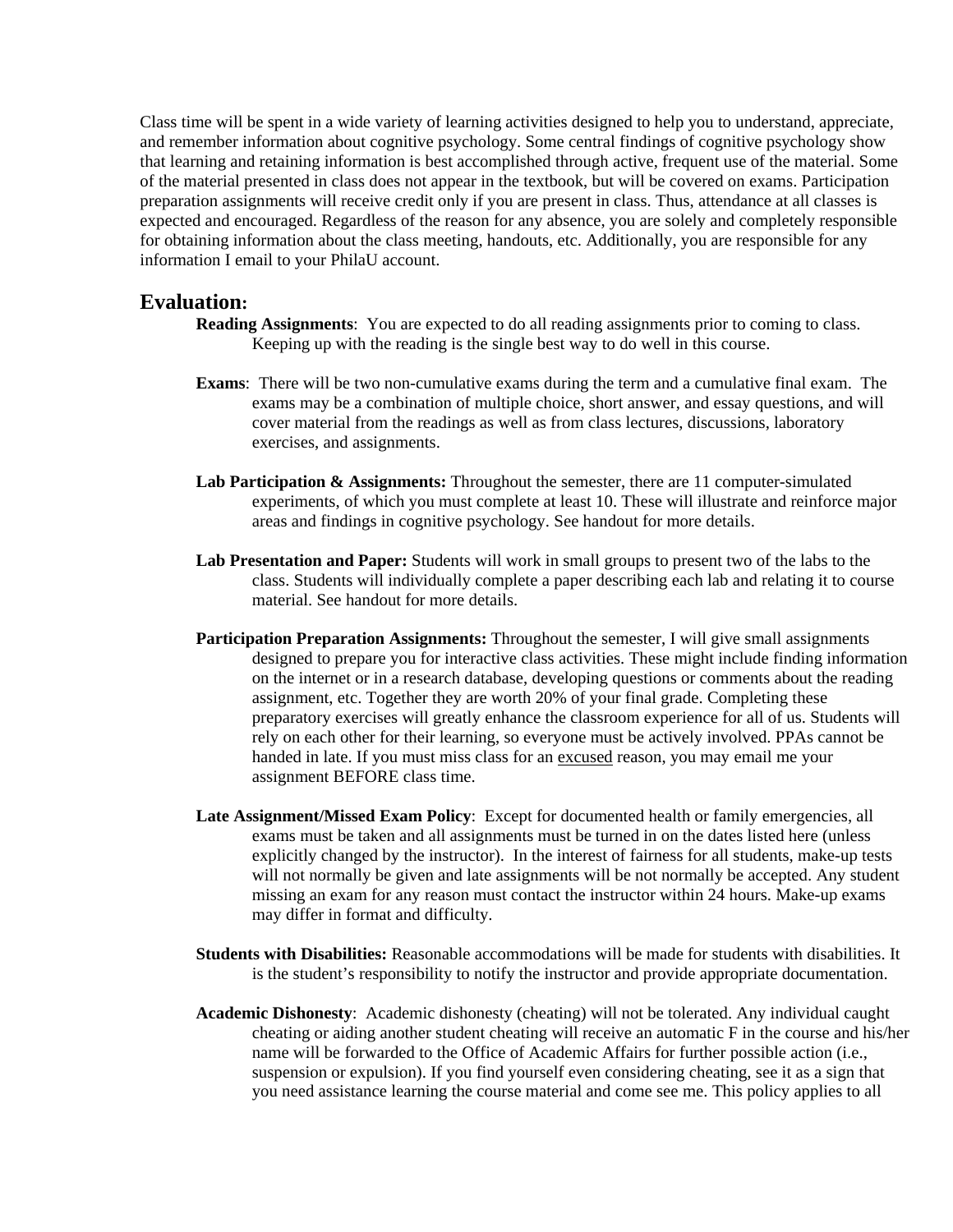course exams and assignments: all work must be your own without assistance from others unless explicitly approved by the instructor. You are responsible for being familiar with and adhering to the University's academic integrity policy.

#### **The final grade will be computed as follows:**

|                                  | Weight | A 93-100%                  | A-90-92.9% |                   |
|----------------------------------|--------|----------------------------|------------|-------------------|
| Exam 1                           | 15%    | $B+87-89.9\%$ B 83-86.9%   |            | $B - 80 - 82.9%$  |
| Exam 2                           | 15%    | $C+77-79.9\%$ $C73-76.9\%$ |            | $C - 70 - 72.9\%$ |
| Lab Participation                | 10%    | $D+ 67-69.9\%$ D 60-66.9%  |            | $F_{0-59.9\%}$    |
| Lab Presentations & Papers       | 25%    |                            |            |                   |
| <b>Participation Assignments</b> | 20%    |                            |            |                   |
| Final Exam                       | 15%    |                            |            |                   |

This syllabus represents the instructor's best estimate of course schedules, policies, and procedures. However, it may be changed at the instructor's discretion.

*The Learning and Advising Center offers students professional assistance and peer tutoring tailored for their individual needs. Students should seek reading/study skills help when they are not getting enough out of their assigned readings or they feel that their study techniques are not as successful as they would like. Writing tutoring is available for all stages of the writing process. Professional Math and ESL tutoring is also available. Peer tutors are on duty to help in a wide variety of University courses.* 

*Advisors for first-year students hold regular hours in the Learning and Advising Center. Upper level students are advised in their schools. Students should see their advisors when they are experiencing difficulty with a course, have questions about college policies, are planning to preregister, are thinking about changing majors or taking a course at another college.* 

*Learning and Advising Center hours are M, Th, F, : 9-5; Tu, W: 9-7. Telephone: Tutoring: 215-951-2799; Advising: 215-951-2730 Website: www.philau.edu/learning*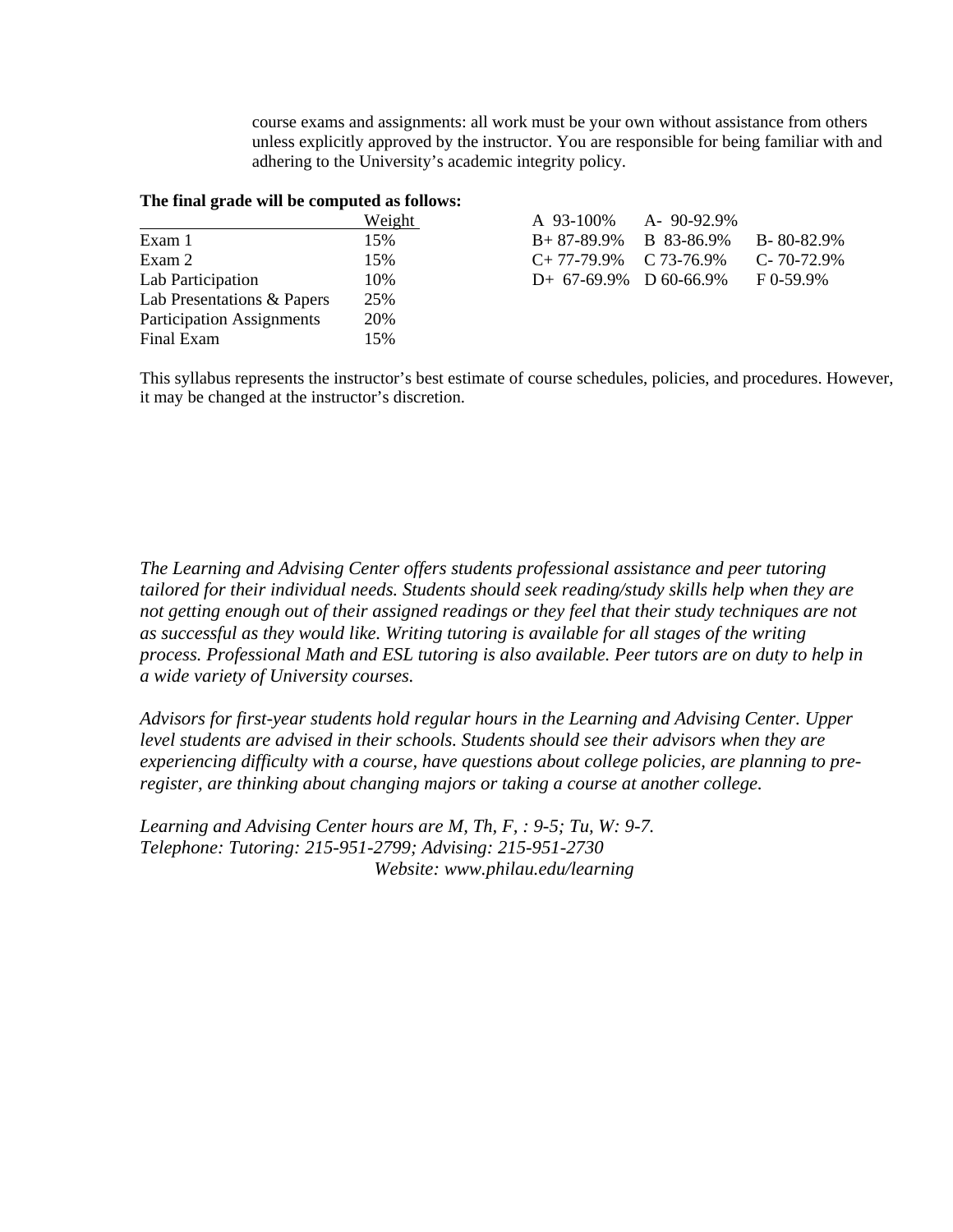## **Expected Class Schedule**

| <b>WEEK</b>    | <b>DAY</b>  | <b>DATE</b> | <b>TOPIC</b>                                                                                                                           | <b>READING</b>             |
|----------------|-------------|-------------|----------------------------------------------------------------------------------------------------------------------------------------|----------------------------|
| $\mathbf{1}$   | T           | 8/31        | Introduction to the course & to Cognitive Psychology                                                                                   |                            |
|                | Th          | 9/2         | Fundamental Issues in Cognitive Psychology                                                                                             | Ch 1 pp. 1-13              |
| $\overline{2}$ | T           | 9/7         | Research Methods in Cognitive Psychology<br>Coglab data due: brain asymmetry                                                           | Ch 1 pp. 13-29             |
|                | Th          | 9/9         | <b>Cognitive Neuroscience</b>                                                                                                          | Chapter 2                  |
| 3              | $\mathbf T$ | 9/14        | <b>Cognitive Neuroscience</b>                                                                                                          |                            |
|                | Th          | 9/16        | <b>Cognitive Neuroscience</b>                                                                                                          |                            |
| $\overline{4}$ | T           | 9/21        | <b>Cognitive Development</b><br>Coglab data due: mental rotation                                                                       | Chapter 13                 |
|                | Th          | 9/23        | <b>Cognitive Development</b>                                                                                                           |                            |
| 5              | $\mathbf T$ | 9/28        | <b>Cognitive Development</b><br>Coglab data due: attentional blink<br>Coglab data due: visual search<br>Coglab data due: Stroop effect | Journal article            |
|                | Th          | 9/30        | Exam 1                                                                                                                                 | Ch 1, 2, 13                |
| 6              | T           | 10/5        | <b>Attention &amp; Consciousness</b>                                                                                                   | Ch 3 pp. 65-90             |
|                | Th          | 10/7        | <b>Attention &amp; Consciousness</b>                                                                                                   |                            |
| $\overline{7}$ | $\mathbf T$ | 10/12       | Memory Models & Methods<br>Coglab data due: encoding specificity<br>Coglab data due: memory span<br>Coglab data due: serial position   | Chapter 5                  |
|                | Th          | 10/14       | Memory Models & Methods                                                                                                                |                            |
| 8              | T           | 10/19       | <b>Memory Processes</b>                                                                                                                | Chapter 6                  |
|                | Th          | 10/21       | <b>Memory Processes</b>                                                                                                                |                            |
| 9              | $\mathbf T$ | 10/26       | <b>Memory Processes</b><br>Coglab data due: word superiority                                                                           |                            |
|                | Th          | 10/28       | Exam 2                                                                                                                                 | Ch. 3, 5, 6                |
| 10             | $\mathbf T$ | 11/2        | Language Development                                                                                                                   | Ch 9 pp. 305-316           |
|                | Th          | 11/4        | Language<br>Coglab data due: risky decisions<br>Coglab data due: Wason selection task                                                  | Chapter 10                 |
| 11             | $\mathbf T$ | 11/9        | Language                                                                                                                               |                            |
|                | Th          | 11/11       | Decision-Making                                                                                                                        | Ch 12 pp. 403-418          |
| 12             | $\mathbf T$ | $11/16$     | Reasoning                                                                                                                              | Ch 12 pp. 419-442          |
|                | Th          | 11/18       | Reasoning                                                                                                                              |                            |
| 13             | $\mathbf T$ | 11/23       | Reasoning                                                                                                                              |                            |
|                | Th          | 11/25       | Thanksgiving - no class                                                                                                                |                            |
| 14             | $\mathbf T$ | 11/30       | Human Intelligence: Traditional Views                                                                                                  | Ch 14 pp. 483-494          |
| 14             | Th          | 12/2        | Human Intelligence: Alternative Views                                                                                                  | Ch 14 pp. 503-511          |
| 15             | $\mathbf T$ | 12/7        | Artificial Intelligence                                                                                                                | Ch 14 pp. 511-524          |
| 15             | Th          | 12/9        | <b>Course Conclusion</b>                                                                                                               |                            |
| 16             |             |             | Final exam during finals week                                                                                                          | Ch 9 (305-316), 10, 12, 14 |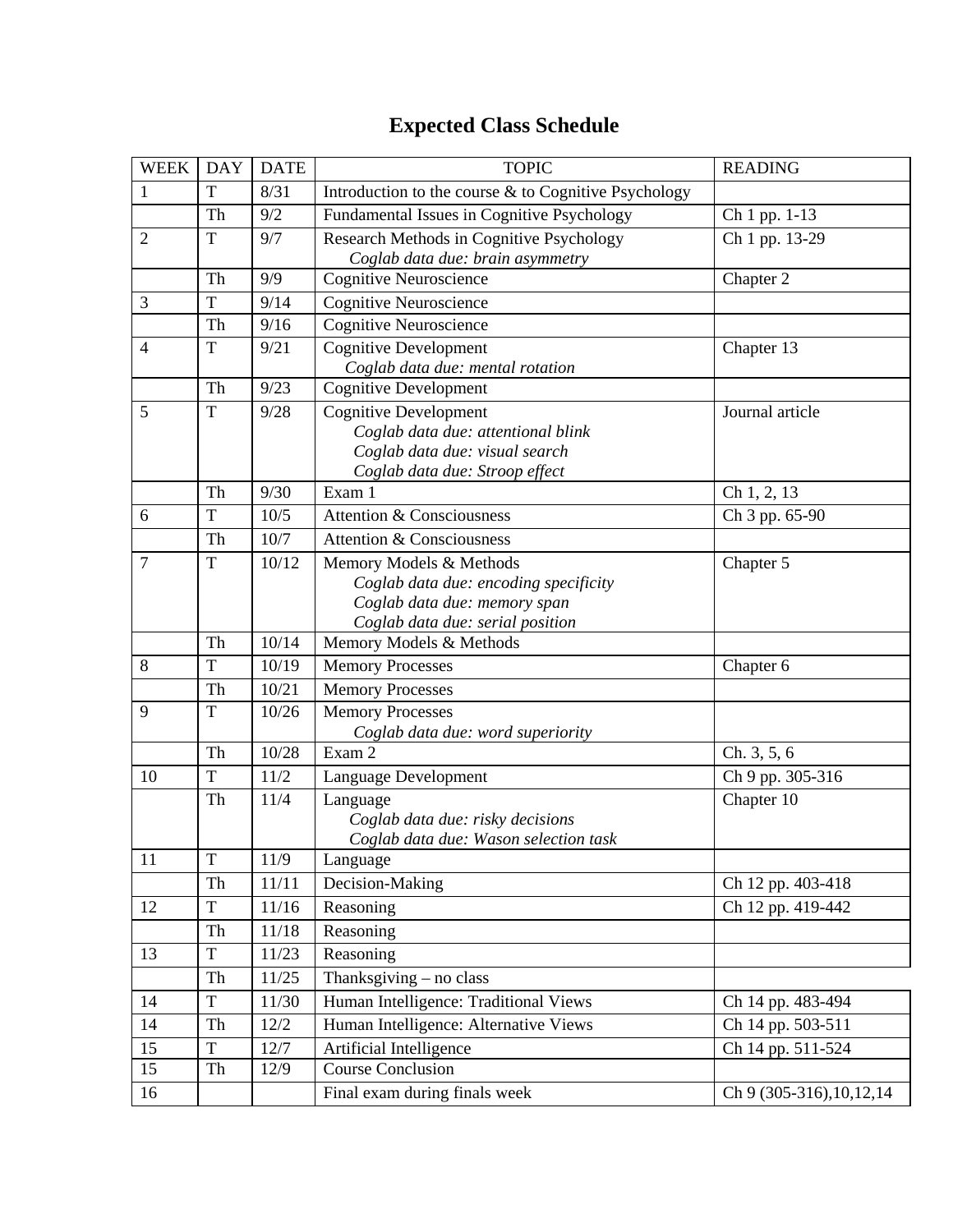### **INFORMATION ABOUT COGLAB AND LABORATORY ASSIGNMENTS**



Research is the foundation of cognitive psychology. Any true understanding of cognition from a psychological viewpoint must be based on an understanding of the nature and findings of research. CogLab is a series of computer-simulated experiments demonstrating central findings in cognitive psychology. Work with these exercises comprises a major part of this course and 30% of your grade. These exercises will help you to learn first-hand what cognitive psychological research is really like. This will also provide data from the entire class so that we can obtain results for each experiment.

#### LAB PARTICIPATION:

Due dates for participating in each lab are listed below ("Data due date"). All students must complete 10 of the 11 labs. Due dates are not negotiable. This work will constitute 10% of your final grade.

| #              | <b>TOPIC</b>          | <b>EXPERIMENT</b>           | <b>DATA DUE DATE</b> | PRESENTATION DATE |
|----------------|-----------------------|-----------------------------|----------------------|-------------------|
|                | Neuroscience          | <b>Brain Asymmetry</b>      | Sept. 7              | (Dr. McElwee)     |
| 2              | Cognitive Development | <b>Mental Rotation</b>      | Sept. 21             | (Dr. McElwee)     |
| 3              | Attention             | <b>Attentional Blink</b>    | Sept. 28             | Oct. 7            |
| $\overline{4}$ | Attention             | Visual Search               | Sept. 28             | Oct. 7            |
| 5              | Attention             | Stroop Effect               | Sept. 28             | Oct. 7            |
| 6              | Memory                | <b>Memory Span</b>          | Oct. 12              | Oct. 26           |
| 7              | Memory                | <b>Encoding Specificity</b> | Oct. 12              | Oct. 26           |
| 8              | Memory                | <b>Serial Position</b>      | Oct. 12              | Oct. 26           |
| 9              | Language              | Word Superiority            | Oct. 26              | Nov. 11           |
| 10             | Reasoning             | <b>Risky Decisions</b>      | Nov. 4               | Nov. 23           |
| 11             | Reasoning             | <b>Wason Selection Task</b> | Nov. $4$             | Nov. 23           |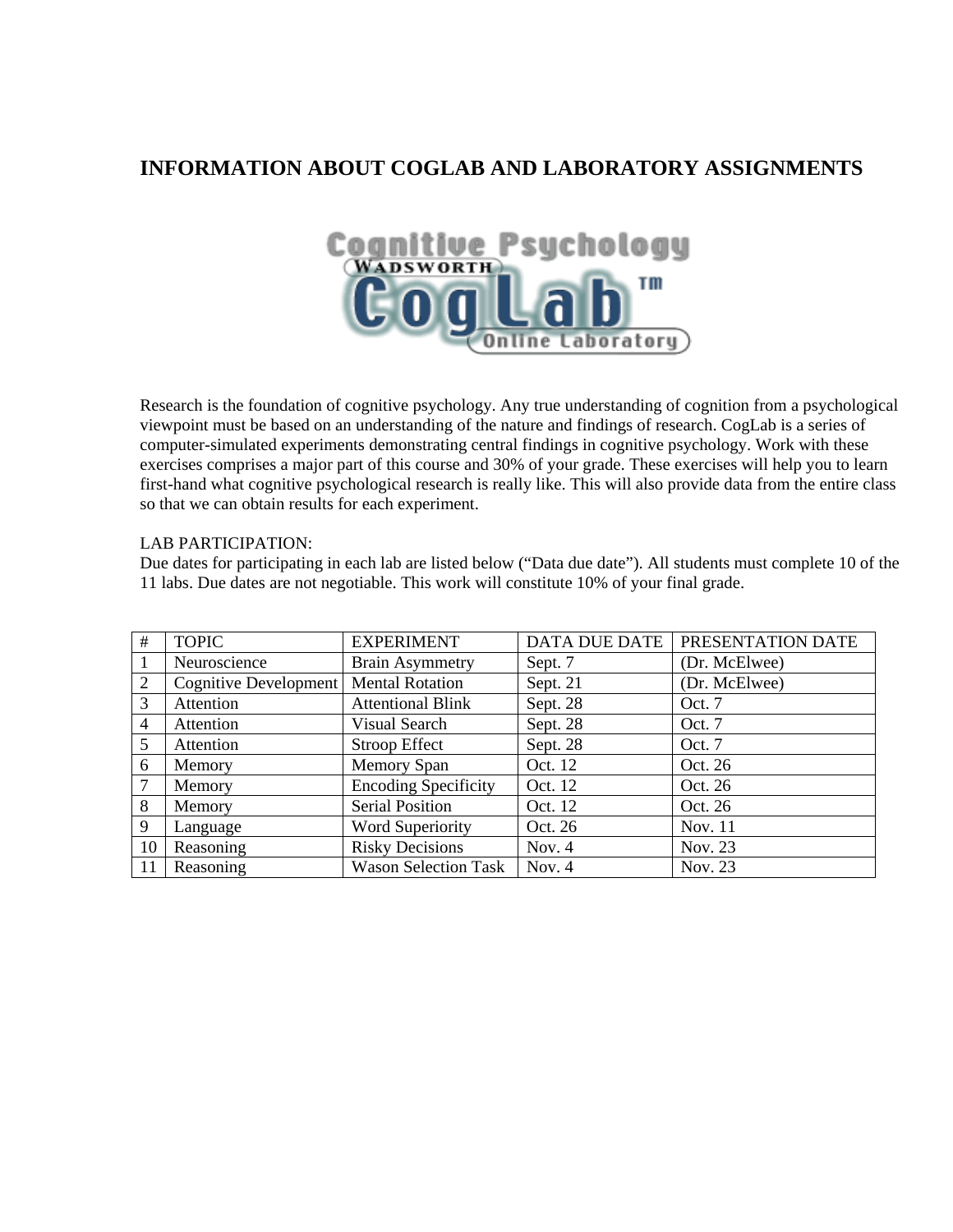### **STEPS FOR COMPLETING THE LAB EXERCISES:**

1. Go to www.coglab.wadsworth.com

2. Click on the experiment you wish to perform.

3. Read the directions, then enter the ID you have been give in class (it should look like PHILAU-X, with X being a different number for each student). You must capitalize "PHILAU" or it will not work. Enter the password you received in class. (Note that you can change your information by clicking on "access your account" under "Students" on the first web page.)

The first time you access the system, it will also ask for the registration number included on your student manual. If you have a used student manual, this number probably will not work because someone used it before. Therefore, all students must have a new student manual.

4. Follow the directions and participate in the experiment. Please complete the activities to the best of your ability; this will improve the quality of your own learning and of the data the class will use to learn about these concepts.

5. When you are finished, CogLab will automatically save your data. PRINT OUT A COPY OF THE RESULTS PAGE THAT POPS UP THAT SHOWS YOUR DATA. You will find this useful to have when we review the experiments in class. Additionally, it will serve as evidence of your completion of the lab in case of a technical problem.

6. On your results printout, make some notes about your experience of the lab: what did you do? did you find it easy or difficult? why? did it seem valid to you? What questions or comments do you wish to bring up when we discuss the lab in class? You will not turn in this page; it simply helps to jar your memory to enhance our class discussion.

An additional 20% of your final grade will be comprised of your exploration of two of the above labs in more depth. You will work collaboratively with a small group of classmates (approximately 3 people) to present to the class the rationale and results from two labs.

#### **STEPS FOR COMPLETING THE LAB PRESENTATIONS AND PAPERS:**

- 1. Read the relevant section of the CogLab Student Manual.
- 2. Participate in the on-line experiment.
- 3. Read the relevant section and chapter in your textbook.
- 4. With your group, select one journal article that relates to your topic. It could the original article that first described such an experiment, or it could be a more recent update on the topic. It must be a serious scientific article describing a study (or summarizing numerous studies) from a professional psychological journal. It cannot be from popular sources such as Newsweek or Psychology Today. It is expected that everyone in the group will read the same article. Good sources for finding an article include the reference sections of the text and student manual as well as searches of library databases. You will have practice obtaining an article prior to your presentation.
- 5. Get your article approved by Dr. McElwee at least one week prior to your presentation date. THIS IS REQUIRED.
- 6. Discuss the article with your group members and relate it to the on-line experiment.
- 7. Obtain the class data from the CogLab website. On the main site, click on "access your account" under the "Students" button.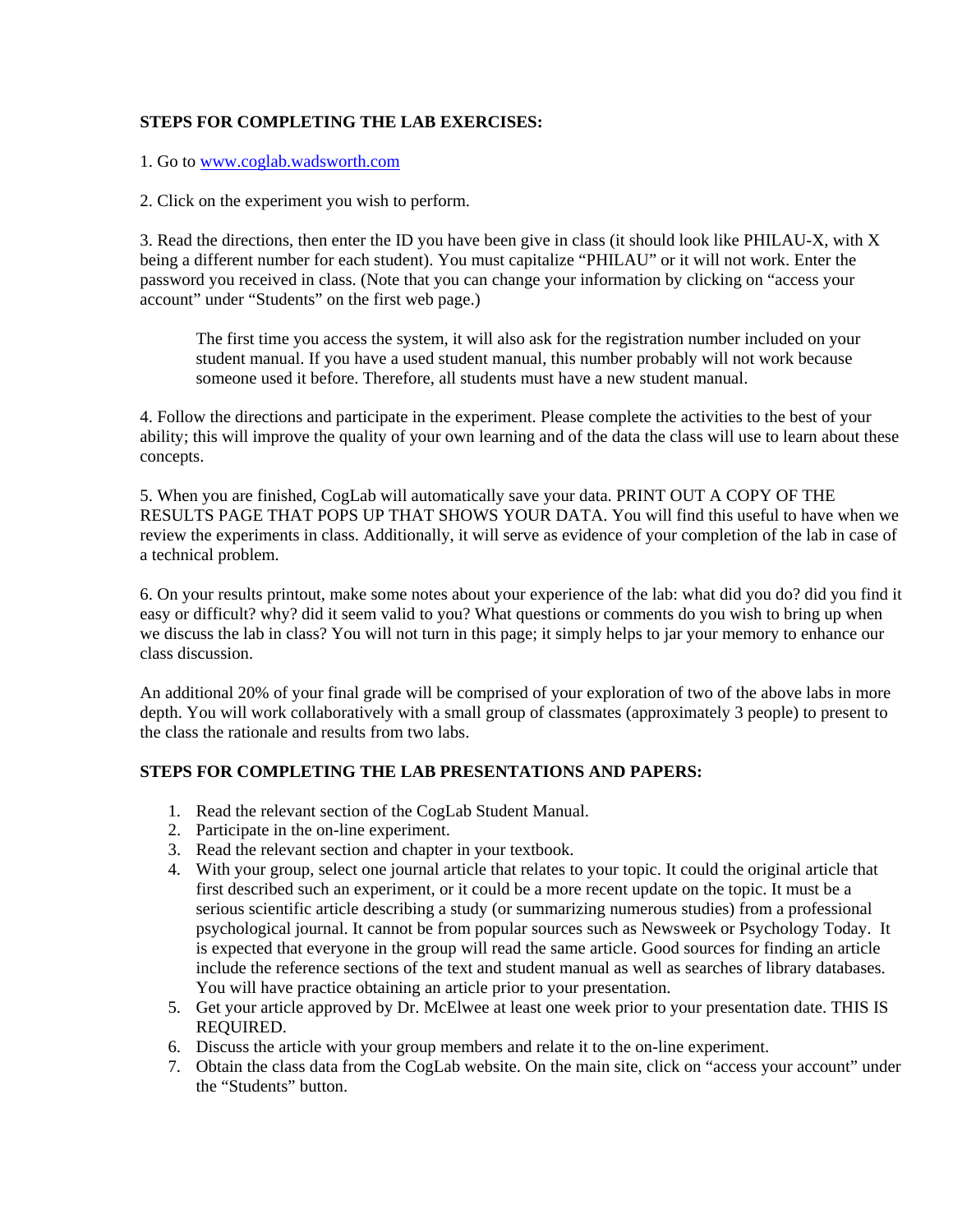You can obtain the group data there. Do not get the data until after the due date for the class' participation in the experiment has passed.

- 8. With your group, complete a presentation that explains to the class: the overall content area of the experiment; the specific rationale and hypothesis for the experiment; the methodology; the results; the implications of the results for the topic of cognitive psychology; a summary of your journal article; how the lab relates to the journal article that you read. Note that while your presentation needs to contain these components, they may be in a different order than listed here, depending on your rationale. You should provide a HANDOUT – MAXIMUM TWO PAGES PER GROUP to the class that summarizes this information. It is expected that every student will speak for one part of the presentation. STRONGLY REFCOMMENDED: DO NOT just divide the work into thirds and then show up on presentation day! It will be a disaster!
- 9. INDIVIDUALLY, write a paper, approximately 5-6 pages: the paper will include a summary of the experiment and its results, a summary of the journal article, and your integration of the results from the study into course material (relate the results to material from your journal article and the textbook). Make sure you address the question, "Who cares? How does this information help us understand human cognition?" EACH STUDENT MUST HAND IN HIS OR HER OWN WORK – THE PAPER IS NOT COLLABORATIVE. Make sure papers are typed and clearly and professionally written, including introduction and conclusion sections, transitions between topics, etc. Be sure to use your own words and not plagiarize the CogLab manual or the journal article you read.

I will be happy to meet with you to assist with any aspect of this project.